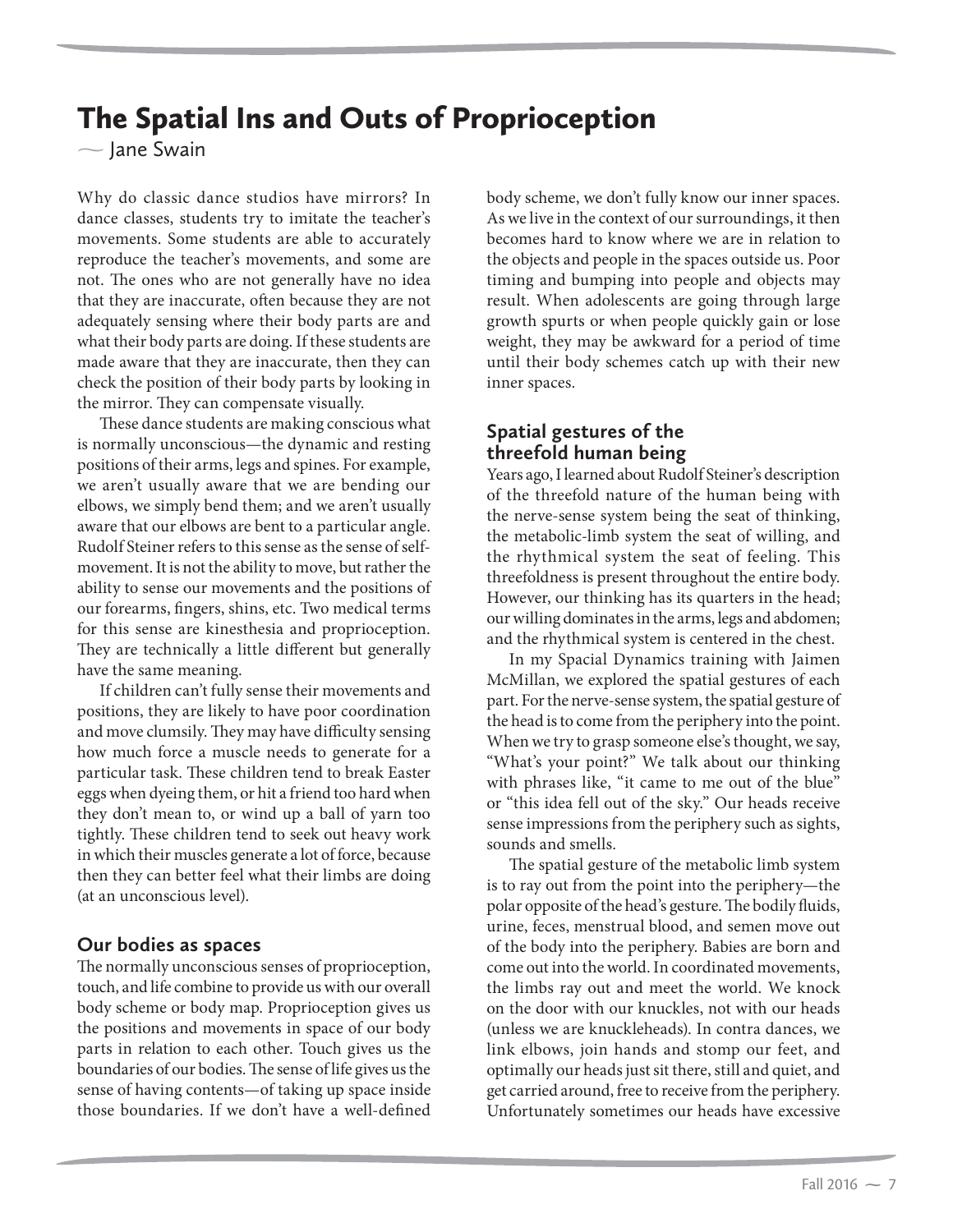

movement—our heads become limbs—and then we have a harder time in the dance.

The rhythmical system repetitively weaves the two gestures together—come to a point, ray out, come to a point, ray out, etc.—as manifested in the heartbeat and in breathing. The rhythmical system separates and holds the two polarities at bay, and there may be unfortunate consequences if this doesn't happen. If the head has the gesture of the limbs, this may be a preparation for attention disorders. If the gesture of the head is in the metabolic limb system, the person may experience muscle cramps in the limbs, constipation, or menstrual disorders. If the gesture of the chest moves into the head, the person may experience a throbbing headache.

### **Do you get it?**

Let us consider proprioception in more detail. A classic indication that children are having difficulty with proprioception is that they "don't get it." Early in my career I worked on a rehabilitation unit in a hospital as a physical therapist. One time I was teaching a patient's husband how to transfer her from the toilet to her wheelchair. I demonstrated the transfer, and then asked the husband to try it. The husband looked at me with a blank look, and said, "I don't get it. What do I do?" I responded with an equally blank look, as I honestly didn't know what I had done. We are aware of our thoughts, but I wasn't in my head—I was in my limbs. This is an example of Rudolf Steiner's assertion that we are awake in our thinking and asleep in our willing—in our limbs.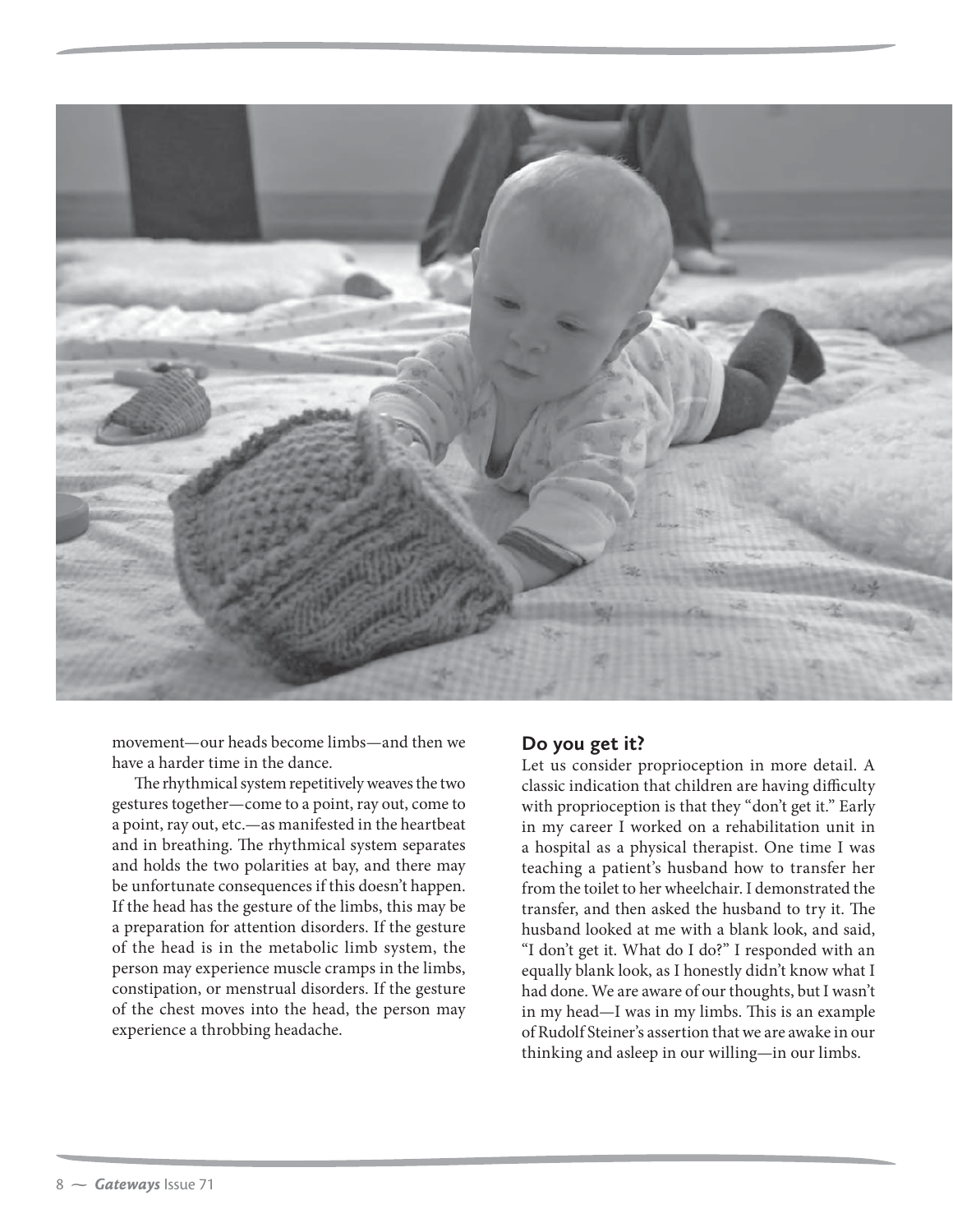My limbs had sensed the patient's muscle tone and knew when she was ready to begin the transfer. My limbs had sensed what direction she was moving in, and knew how much I needed to guide her. My limbs had sensed how much weight her legs were taking and knew how much support I needed to give her. The patient and I had been involved in a limb-to-limb type of communication, in which our intellects were not involved. In order to accommodate the husband, I repeated the transfer, this time translating it stepby-step to my intellect and verbally describing it to him. Then he was able to adequately do it.

There were other patients with family members who learned directly from my movements, bypassing their heads. These people did not learn well from verbal cues. In fact verbal cues irritated some of them. These family members had a higher degree of "limb intelligence," i.e., they had more refined proprioception. Their limbs had rayed out and were able to perceive my movements, and they "got it"

without needing to compensate with their intellects. They could imitate me limb-to-limb. I didn't fully understand the significance of this until years later when I studied Spacial Dynamics. But at the time I did recognize that if a family member could learn nonverbally, his transfer was usually more skilled and the patient was safer than with those who needed the verbal instruction.

*Proprioception involves not only sensing our own movements and positions of our limbs, but also the forms and movements in our environments.*  In a classroom setting, children with delayed proprioception often have difficulty during transitions such as clean-up time, where movements of

their classmates can be quite haphazard. If a child's limbs are not raying out sufficiently to perceive the movements in the environment, then he especially may have difficulty following unpredictable movements, and may have a meltdown or other such behavior. Similarly, this child may have difficulties imitating movements of others, and reading nonverbal cues of others. He might "not get it."

Difficulties with proprioception can profoundly affect the soul. Another time, I had an adult stroke

*Spatially, infants are coming from the vastness of the spiritual world (the periphery) into their little tiny physical bodies (the point).*

patient who had lost proprioception in one leg, but she could move that leg perfectly well if she looked at it and paid full and continuous attention to it. (Remember the mirrors in the dance studios.) She was extremely insecure, insisted that she use a walker, and did everything she could to avoid moving. Her family did not understand why she was so hesitant and anxious. After all, her leg was not paralyzed. However, I explained that her behavior was understandable. Sensorially, she really didn't have a leg to stand on and compensating with the intellect was exhausting.

#### **The spatial development of proprioception**

Proprioception develops over time in the early months and years of life. Newborn babies don't know the positions of their body parts; they hardly even know they have bodies yet! When

babies are born, they have no mature coordinated movements. Instead, their movements are dominated by the primitive reflexes. In each one of the primitive reflexes, there is a stimulus and then a particular, predetermined response. Each response strengthens the pattern of moving from the periphery into the point. Spatially, infants are coming from the vastness of the spiritual world (the periphery) into their little tiny physical bodies (the point). The movement gestures of their whole bodies are functioning as one big head, i.e., they come to a point. The primitive reflexes facilitate this spatial migration into their bodies. This is good. However, this is not the

end point! They also gradually learn to get back out into the periphery of the earthly world in order to interact with it sufficiently.

Over time, the initial single gesture of the entire body (of coming to a point) is transformed into the three distinct gestures of the threefold human being. The metabolic limb system is liberated from the tyranny of the head and takes up its own gesture of raying out, and the rhythmical system modulates the two polarities. The head retains its initial gesture of